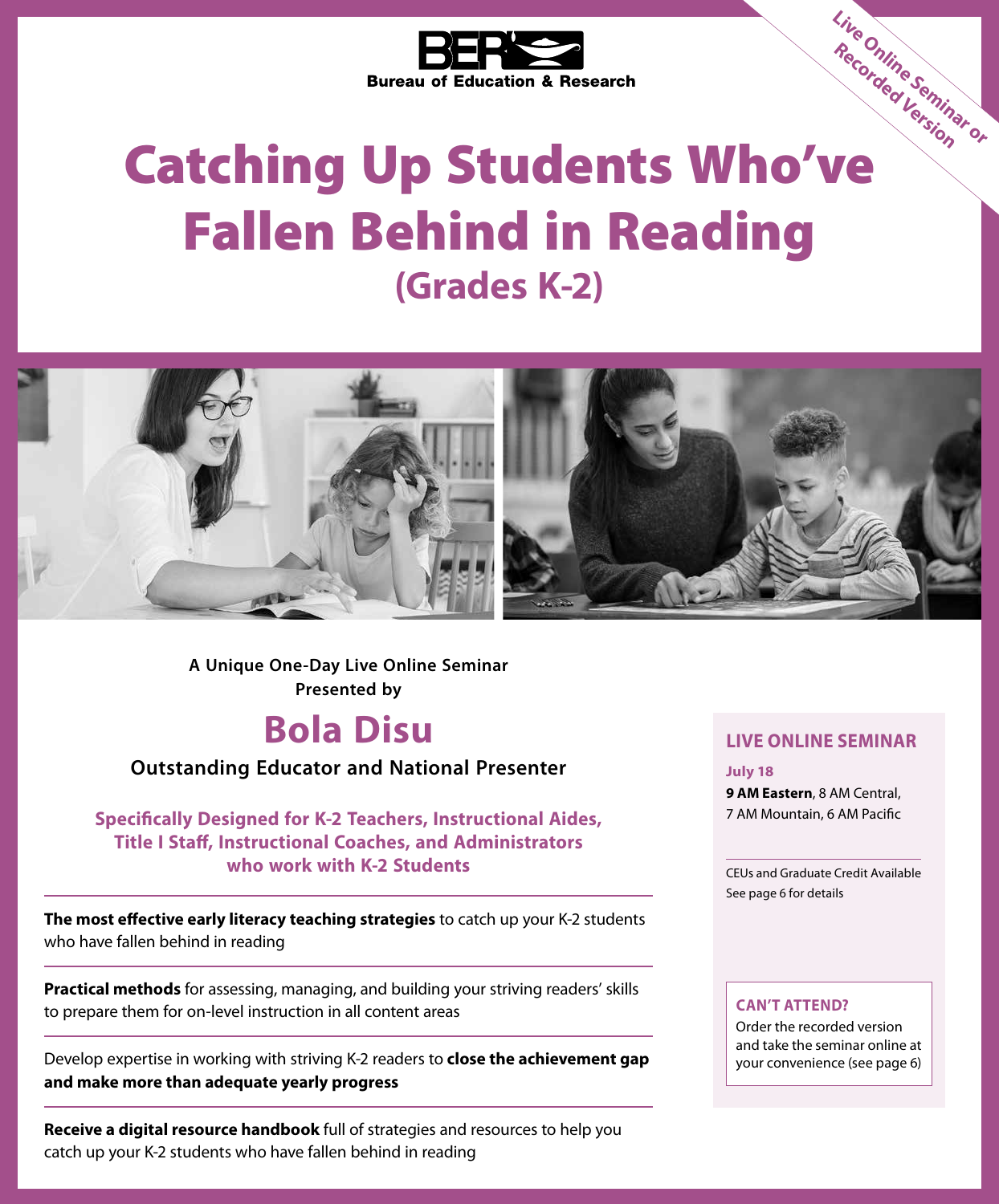# **Ten Key Benefits of Attending**

"Bola was amazing! She is enthusiastic, knowledgeable and motivating!" **– DARCY SOULE, 1ST GRADE TEACHER**



### **Who Should Attend**

 K-2 Teachers, Instructional Aides, Title I Staff, Instructional Coaches, and Administrators who work with K-2 Students

### **1. Help Your Students Who Have Fallen Behind to Catch Up in Reading**

How to accelerate the learning of your striving readers … Expand your personal repertoire of teaching tools to help your students who have fallen behind to catch up in reading

**2. Keep Your Struggling Readers Engaged and Actively Participating** Explore practical strategies and teacher-friendly ideas to engage your striving readers and to get and keep them actively participating in your lessons and learning

### **3. Help Your Striving Readers Make Strong Skill and Confidence Gains**

Discover instructional activities and strategies for supporting your most striving readers … Watch your Grades K-2 struggling readers' confidence and skills grow

#### **4. Accelerate Learning Methods for Your Grades K-2 Striving Readers**

Learn how to accelerate reading skills acquisition through proven, motivating and fun techniques … Enhance and advance the knowledge and skills of your students who have fallen behind in reading

#### **5. Target Your Instruction to Meet the Varied Needs of Your Striving Readers**

Ensure your Grades K-2 students receive the focused instruction they need to make rapid learning progress … Target your instruction to individual needs through small group instruction, learning centers, workstations, and more!

### **6. Identify Gaps in Your Striving Readers' Skills and Discover What to Do About It**

Explore effective, easy-to-use assessments to help you pinpoint gaps in your students' learning … Target your instruction to help your students catch up

### **7. Dramatically Enhance Guided Reading to Help All Students Reach the Highest Possible Levels of Success**

Elevate and maximize the benefits of your Grades K-2 guided reading groups in ways that will help your students achieve dramatic growth as proficient readers

#### **8. Strengthen Your Small Group Design by Using Varied Learning Options**

Move beyond guided reading by initiating small group alternatives to strengthen and accelerate your students' reading progress

### **9. Support Striving Readers**

Incorporating teaching strategies needed to work with students on decoding, comprehension, fluency, and other important areas of literacy

### **10. Receive an Extensive Grades K-2 Digital Resource Handbook**

Each participant will receive a comprehensive Grades K-2 digital resource handbook full of ideas, strategies, lessons, and useful resources you can immediately use in helping to catch up students who've fallen behind in reading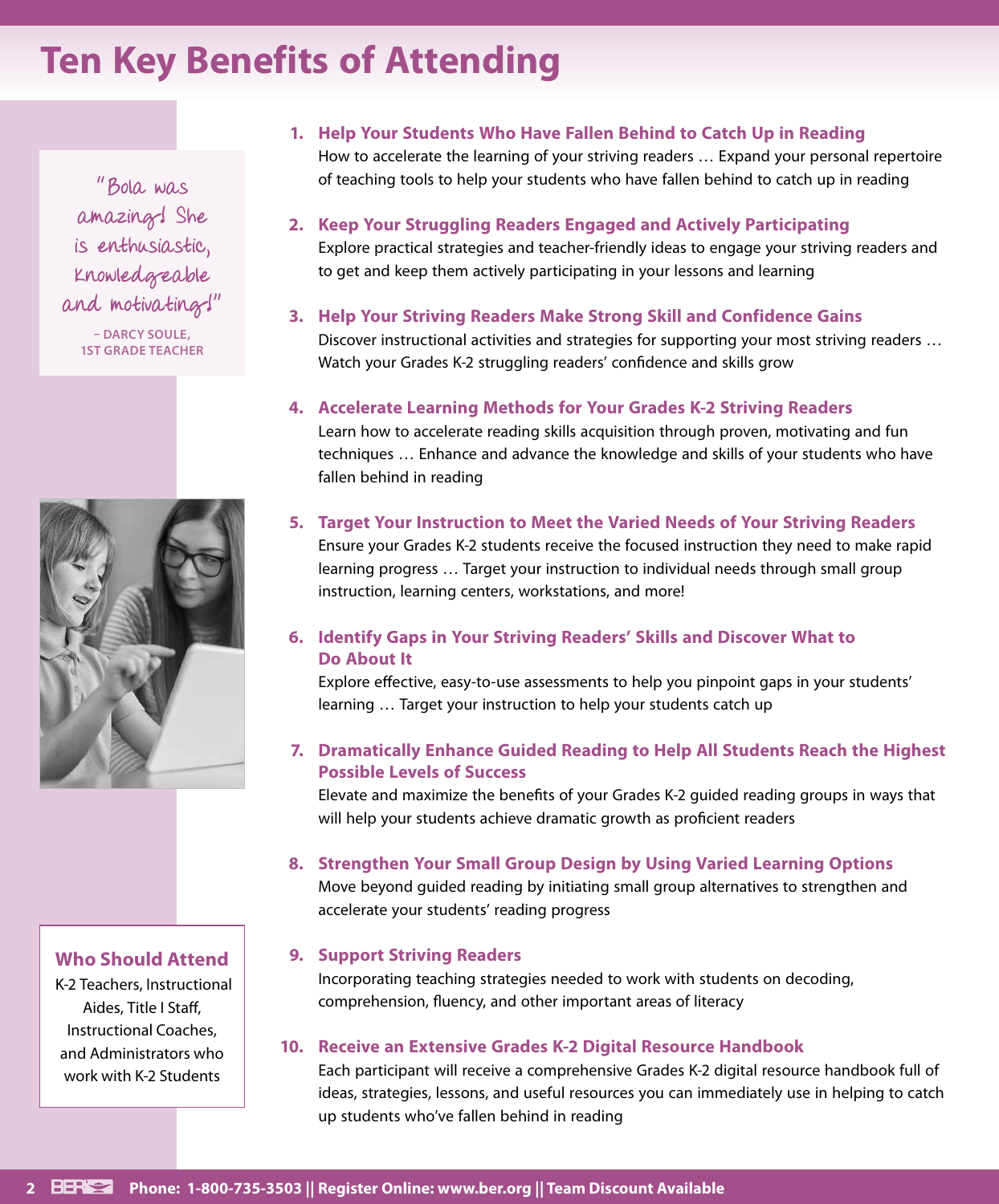# **Outstanding Strategies You Can Use Immediately**

### **What You Will Learn ...**

- **• Exciting, hands-on, engaging ways** to enhance your current Grades K-2 lessons to catch up students who have fallen behind in reading … helps student shift from struggling to striving for success
- **•** How to **effectively assess and implement instructional strategies to support** the needs of striving readers' learning and development
- **•** Ways to **scaffold and differentiate your Grades K-2 instruction** to best meet the diverse needs of your striving readers
- **• Fine tune your current reading program** to function at the highest level using varied approaches that will accommodate the learning needs of your striving readers
- **• Key components of early literacy development** that accelerate Grades K-2 students' learning … Implications for your own school or district program
- **•** Strategies for **empowering striving readers to take ownership** of their learning
- **•** Develop a repertoire of **intervention strategies you can use** with your Grades K-2 students who have fallen behind in reading.
- **•** Discover simple, ready to implement strategies for **better vocabulary development**
- **• Formal and informal assessments** to quickly determine what's important to teach next to ensure acceleration of reading achievement
- **•** Discover **simple, interactive activities** to target specific Grades K-2 comprehension skills
- **•** Create **rigorous, student-centered tasks** that allow students to utilize their knowledge and skills across the curriculum





"Dr. Bola Disu was very engaging and informative, and provided many relevant and meaningful examples. This was a very beneficial seminar." **– DURIM MEMEDI, SCHOOL DIRECTOR**

### **Practical Ideas and Strategies**

What are the best strategies to catch up your students who've fallen behind in reading? Plan to attend this **NEW** seminar by outstanding Reading Intervention Specialist and classroom teacher **DR. BOLA DISU**. The focus of this seminar is on the most effective, innovative instructional strategies specifically for helping catch up your Grades K-2 students who have fallen behind in reading. Dr. Bola Disu's instructional strategies are practical, innovative, and academically rich. Learn how to provide the instructional supports necessary to meet each of your Grades K-2 struggling readers right where they are and to accelerate their progress. Discover an array of strategies for targeting your instruction to meet the varied needs of your students who have fallen behind in reading.

**Join Dr. Bola Disu for a day filled with the best, cutting-edge strategies and approaches for helping students who are behind in reading to catch up. You will leave with a multitude of rich strategies, meaningful activities and unique ideas that can be easily adapted to your learning environment.**

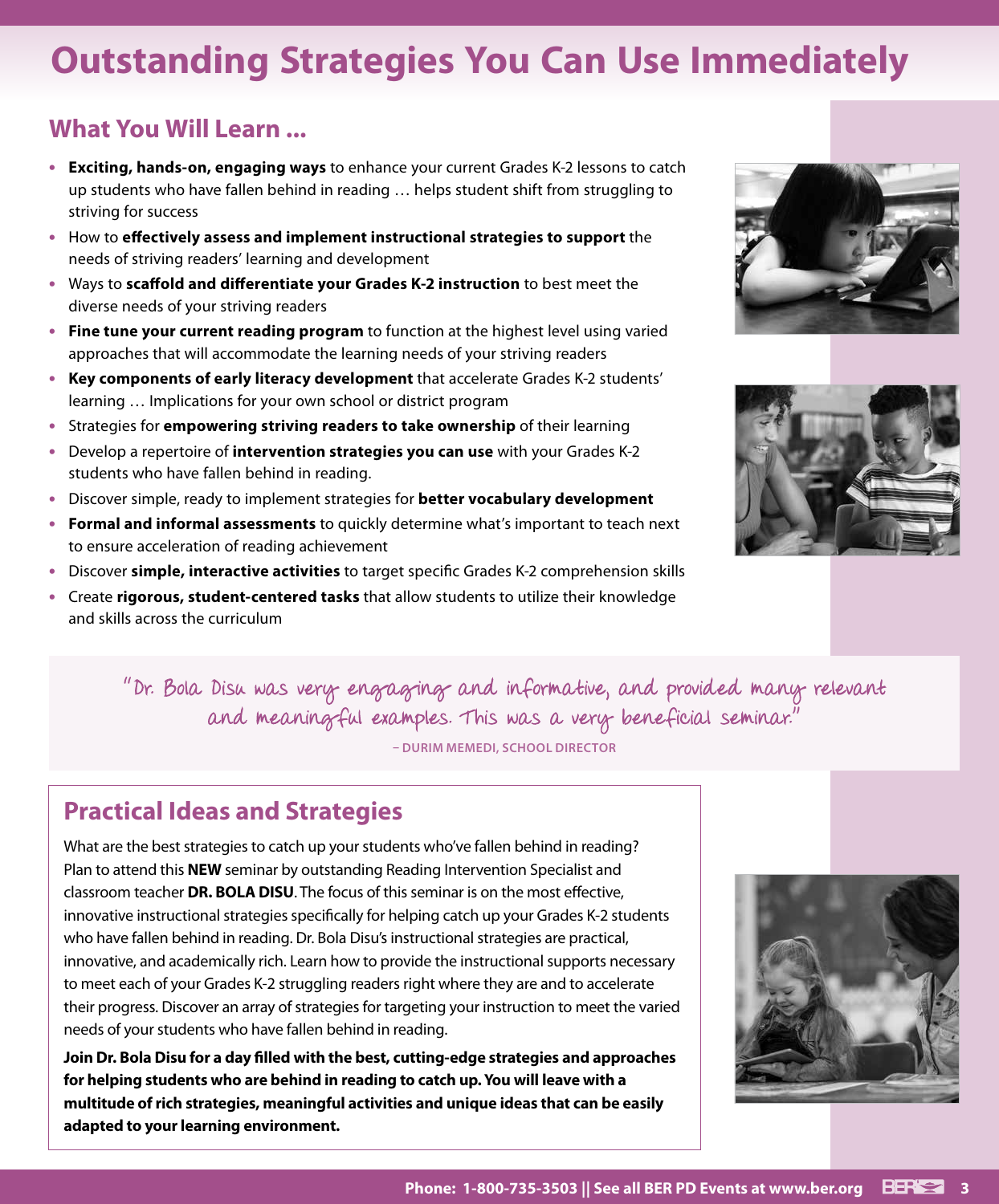# **A Message From Seminar Leader, Dr. Bola Disu**



### **Uniquely Qualified Instructor**

**Dr. Bola Disu** is an enthusiastic and engaging presenter who has a wealth of real and practical reading intervention experience. She has worked with dozens of at-risk schools and populations to help increase individual, class and school wide achievement. Her work with teachers and school teams in organizing program structures, developing teacher expertise in instruction and fine-tuning assessment practices for targeted instruction has given her national recognition as an expert in the field.

She is the author of *Catching Up Students Who've Fallen Behind in Reading (Grades K-2)*, the extensive digital resource handbook each participant will receive. Dr. Disu is known not only for her knowledge and skills in working with teachers, but also for her interactive and highly engaging seminars. You will leave this seminar with a wealth of proven techniques and practical strategies that you can implement immediately in working with your striving readers.

Dear Colleague:

As a classroom teacher, reading intervention specialist and literacy coach, I know firsthand the challenges of working with Grades K-2 students who have fallen behind in reading. For a variety of reasons, many of our students arrive at our classrooms with shaky foundations and gaps in their literacy development. Now, in this COVID era, even more students have fallen behind. In spite of all this, we can and will do all that we can for our struggling readers. Join me for a great day of practical strategies that will increase the success of your Grades K-2 readers!

During this information-packed, interactive seminar, my goal is to provide you with the best strategies for struggling readers. Employing these easy-to-implement ideas will create a shift in your students. Watch your Grades K-2 students move from struggling readers to striving, successful readers. I will share ways to engage your students and make learning fun. We will focus on highly practical and impactful strategies.

I look forward to meeting you, sharing new resources, and leaving you feeling re-charged and ready for the challenge of helping struggling readers in Grades K-2 succeed. **You'll leave with numerous ideas for helping catch up your students who have fallen behind in reading.**

Sincerely,

Dr. Bola Disu

**P.S.** You will receive an **extensive reading instruction digital resource handbook** filled with numerous ideas and valuable, practical strategies for making more effective use of your Grades K-2 reading instruction with striving readers.

"… my goal is to provide you with the best strategies for struggling readers. Employing these easy-to-implement ideas will create a shift in your students."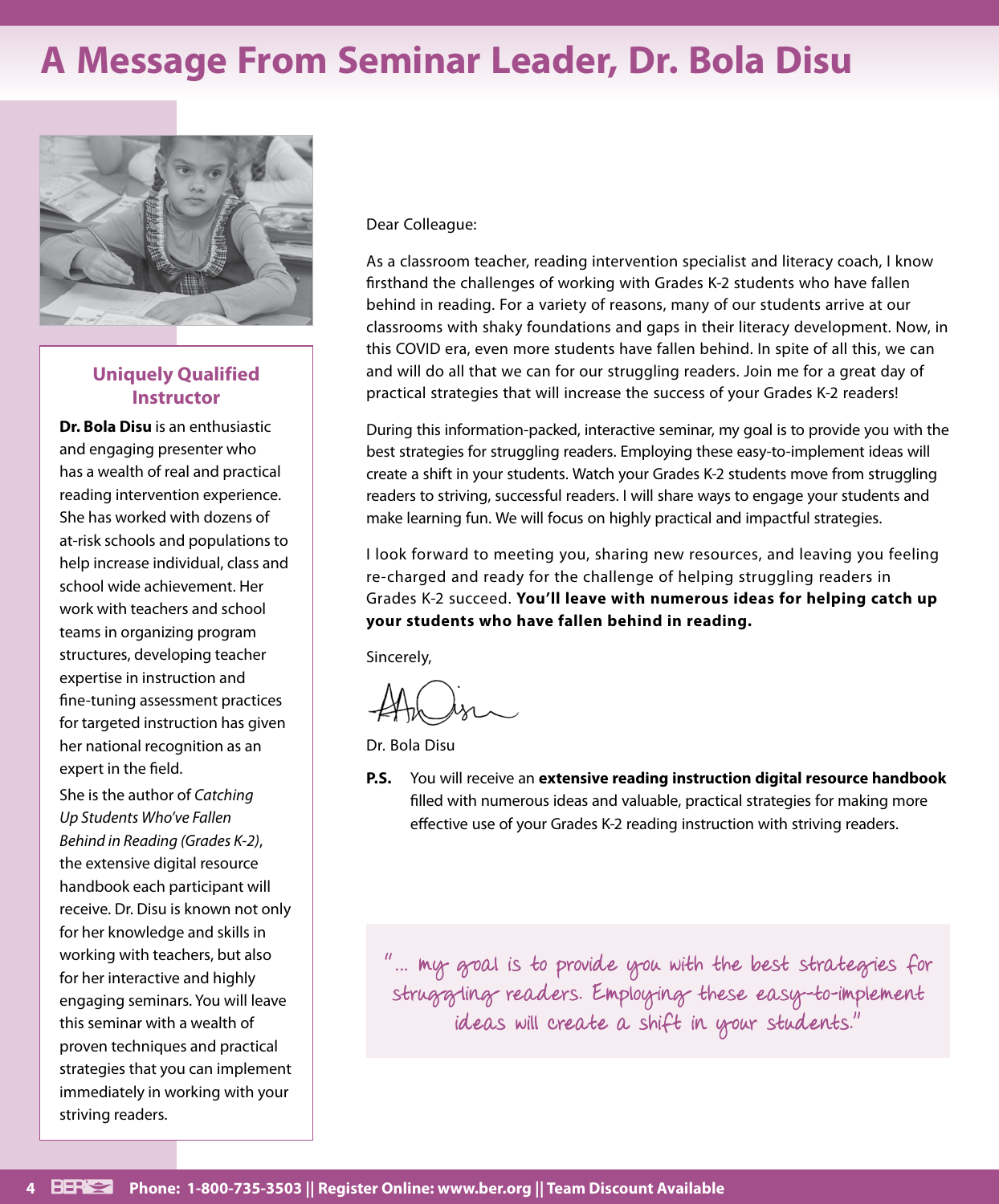# **What Your Colleagues Say About Bola Disu**

*"Dr. Bola is a phenomenal presenter! I loved her positive energy, engaging ideas, and presentation style. I learned a lot of new ideas that I can incorporate into my taching. Thank you to Dr. Bola for your great enthusiasm and preparation for this course! It was such a worthwhile class – enjoyable and informative!"*

**Maria Morris, Reading Specialist**

*"Bola, thank you for a well balanced presentation of multiple approaches."*

**Frances Thomas, Title I Reading K-5**

*"There was a lot of useful information that I can use in my lessons immediately."*

**Sarah Griest, Reading Specialist**

*"I love teaching reading to my first graders and taking this seminar has me even more excited to continue doing what I love. Ms. Disu was an excellent and engaging presenter – she made the 5 hours of instruction fly by so quickly!"*

**Lori Maynard, Grade 1 Teacher**



## **About BER Seminars**

#### **Outstanding Instructors**

All programs are led by outstanding, top-rated BER national trainers.

#### **Extensive Digital Resource Handbook**

You'll receive an extensive digital Resource Handbook full of practical strategies and resources.

#### **Highly Interactive**

You'll be able to ask questions, consult with the instructor and share ideas with other participants.

#### **Program Guarantee**

As we have for 44 years, we guarantee the high quality of our programs. If you are not satisfied, we'll give you a 100% refund.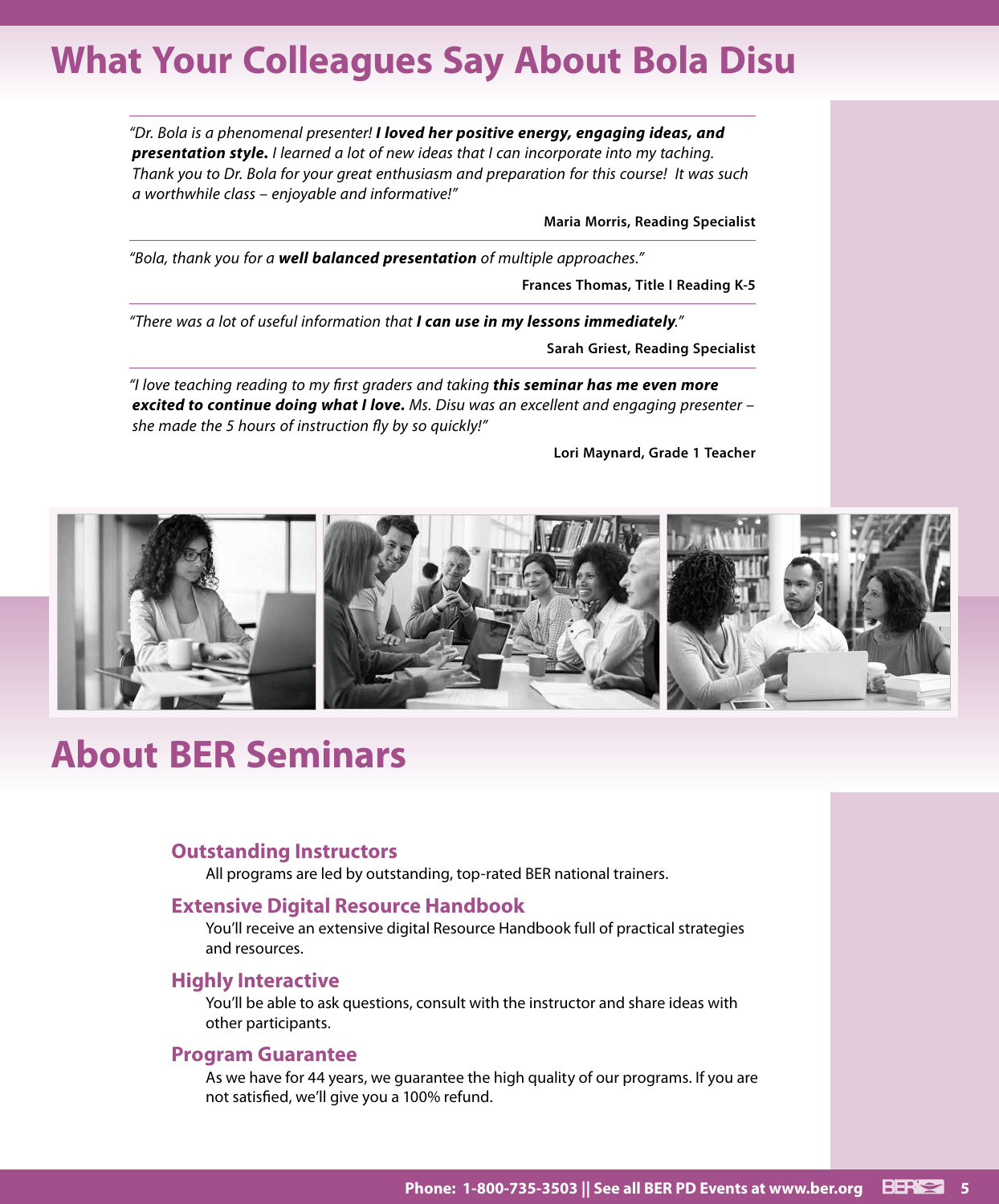# **Special Benefits of Attending**



of your own program. "What an engaging day! Thank you so much! I am ready to use these new ideas and additions for my lessons."

**LAURIE WEBB,** 

### **On-Site Training**

Most BER seminars can be brought to your school or district in-person or online. See the options at www.ber.org/onsite or call 877-857-8964 to speak to one of our On-Site Training Consultants.

### **Extensive Digital Resource Handbook**

Each participant will receive an extensive digital resource handbook giving you access to countless strategies. The handbook includes:

- Specific tips, tools and procedures for closing the gap of your striving readers
- A wealth of easy-to-implement resources to target students' needs and provide intention and teacher clarity
- Dozens of ready-to-use strategies and activities to catch your students from falling further behind in reading
- Tips for effective school-home connection for striving readers
- Specific high-impact instructional strategies to intensify small group experiences in order to close the gap for striving readers
- Practical suggestions to design small group activities that are flexible, dynamic and powerful for your striving readers

### **Share Ideas with Other Educators**

This seminar provides a wonderful opportunity for participants to share ideas with other educators interested in strategies for catching up their Grades K-2 students who have fallen behind in reading.

### **Consultation Available**

Dr. Bola Disu will be available to answer your specific questions and the unique needs

### **Meet Inservice Requirements / Earn State CEUs**

Participants of Live Online Seminars and those completing the Recorded Version online can receive a certificate of participation that may be used to verify five continuing education hours. For details about state CEUs available, visit www.ber.org/ceus

### **Earn One to Four Graduate Semester Credits**



Up to four graduate level professional development University of Massachusetts credits are available with an additional fee and completion Global Anonprofit of follow-up practicum activities. Details for direct

enrollment with University of Massachusetts Global will be available at this program.

### **KINDERGARTEN TEACHER Can't Attend?**

### **Other Professional Development Options:**

### **Recorded Version of the Seminar**

A video recorded version of this seminar will be available to take online at your convenience. You'll have access to the entire course and to the extensive digital resource handbook. Optional CEUs and graduate credit available. To enroll, see registration form on page 7.

### **Related On-Demand Online Courses**

Two related On Demand Video-Based Online Learning courses, E*arly Intervention Strategies for Students Struggling with Reading Accuracy & Fluency,* for Grades K-2, and *Early Intervention Strategies for Students Struggling with Reading Comprehension*, for Grades K-2, are available for immediate registration. To enroll, visit www.ber.org/online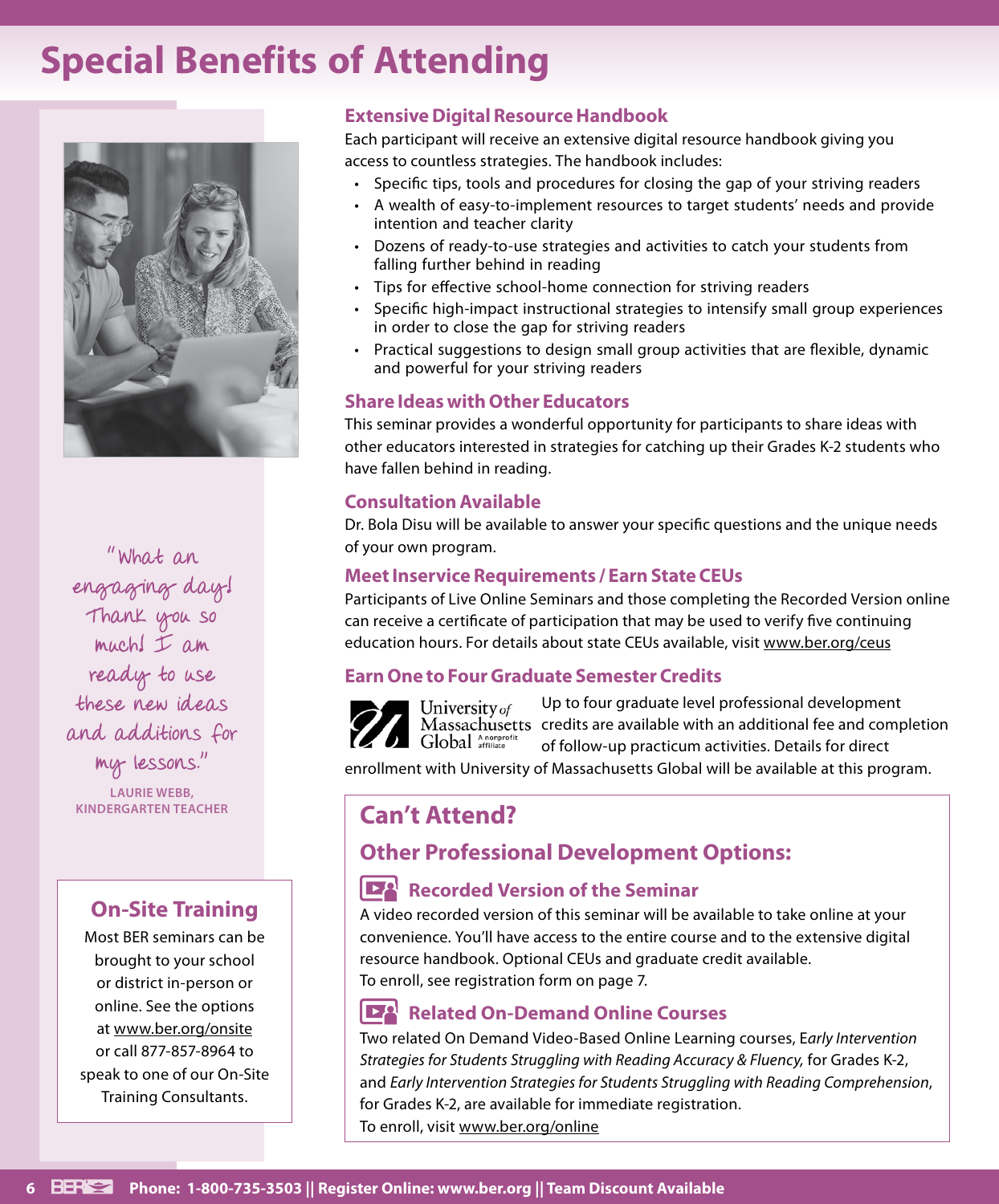# Catching Up Students Who've Fallen Behind in Reading

**(Grades K-2)**

| <b>Registration (RCI2M1)</b>                                                                                                                                                                | <b>FIVE EASY WAYS TO REGISTER:</b>                                                                                                                                                                                                                                                                                     |
|---------------------------------------------------------------------------------------------------------------------------------------------------------------------------------------------|------------------------------------------------------------------------------------------------------------------------------------------------------------------------------------------------------------------------------------------------------------------------------------------------------------------------|
| $\Box$ 1. Live Online: July 18, 2022 (Start time: 9 AM Eastern)<br>$-$ or $-$                                                                                                               | <b>REGISTER ONLINE at: www.ber.org</b>                                                                                                                                                                                                                                                                                 |
| $\Box$ 2. I'd like to order the recorded version of this seminar                                                                                                                            | <b>EMAIL this form to: register@ber.org</b>                                                                                                                                                                                                                                                                            |
| <b>FIRST NAME</b><br>M.I.<br><b>LAST NAME</b>                                                                                                                                               | PHONE toll-free: 1-800-735-3503<br>(Weekdays 5:30 am - 4:00 pm Pacific Time)                                                                                                                                                                                                                                           |
| <b>GRADE LEVEL</b><br>POSITION, SUBJECT TAUGHT                                                                                                                                              | FAX this form to: 1-425-453-1134                                                                                                                                                                                                                                                                                       |
|                                                                                                                                                                                             | <b>MAIL this form to: Bureau of Education &amp; Research</b><br>915 118th Avenue SE . PO Box 96068                                                                                                                                                                                                                     |
| SEMINAR LOCATION NUMBER: _<br>(Please see list above)                                                                                                                                       | Bellevue, WA 98009-9668                                                                                                                                                                                                                                                                                                |
| List additional registrants on a copy of this form                                                                                                                                          | <b>Program Hours</b>                                                                                                                                                                                                                                                                                                   |
| <b>SCHOOL NAME</b>                                                                                                                                                                          | All Live Online Seminars are scheduled 9:00 a.m. - 3:30 p.m. in the time<br>zone indicated. Check in 15 minutes prior. Registrants will be sent login<br>information by email four days before their Live Online Seminar.                                                                                              |
| SCHOOL MAILING ADDRESS                                                                                                                                                                      |                                                                                                                                                                                                                                                                                                                        |
|                                                                                                                                                                                             | <b>Fee</b><br>The registration fee is \$279 per person, \$259 per person for groups of                                                                                                                                                                                                                                 |
| <b>CITY &amp; STATE</b><br>ZIP CODE                                                                                                                                                         | three or more registering at the same time. Call us at 1-800-735-3503<br>for groups of ten or more. Payment is due prior to the program.                                                                                                                                                                               |
| <b>SCHOOL PHONE NUMBER</b><br>HOME PHONE NUMBER                                                                                                                                             | Fee includes seminar registration, a certificate of participation and                                                                                                                                                                                                                                                  |
| $\lambda$<br>€<br>$\lambda$                                                                                                                                                                 | an extensive digital resource handbook. The fee is the same for Live<br>Online Seminars or Recorded Seminars.                                                                                                                                                                                                          |
| Registration confirmations and login details are sent via e-mail                                                                                                                            | <b>Cancellation/Substitutions</b>                                                                                                                                                                                                                                                                                      |
| E-MAIL ADDRESS (REQUIRED FOR EACH REGISTRANT)                                                                                                                                               | 100% of your paid registration fee will be refunded if you can't attend<br>and notify us at least 10 days before the seminar. Late cancellations<br>made prior to the event date will be refunded less a \$15 service fee.<br>Substitutions may be made at any time without charge.                                    |
| HOME MAILING ADDRESS                                                                                                                                                                        | <b>Further Questions</b>                                                                                                                                                                                                                                                                                               |
| <b>CITY &amp; STATE</b><br>ZIP CODE                                                                                                                                                         | Call the Bureau of Education & Research (800) 735-3503 or visit<br>us online at www.ber.org. The Bureau is North America's leading<br>presenter of PD training for professional educators. Programs<br>are based on sound research, are highly practical in content and<br>consistently receive excellent evaluations. |
| <b>IMPORTANT - PRIORITY ID CODE: ERCI2M1</b>                                                                                                                                                | <b>Program Guarantee</b>                                                                                                                                                                                                                                                                                               |
| <b>METHOD OF PAYMENT - Team Discount Available</b>                                                                                                                                          | We stand behind the high quality of our programs by providing the<br>following unconditional guarantee: If you are not satisfied with this                                                                                                                                                                             |
| The registration fee is \$279 per person,<br>for teams of three or more registering at the same time, the fee is \$259<br>per person. Payment is due prior to the program. No cash, please. | program, we'll give you a 100% refund of your registration fee.                                                                                                                                                                                                                                                        |
| $\Box$ A check (payable to <b>Bureau of Education &amp; Research</b> ) is attached                                                                                                          |                                                                                                                                                                                                                                                                                                                        |
| $\Box$ A purchase order is attached, P.O. #                                                                                                                                                 |                                                                                                                                                                                                                                                                                                                        |
| (Be sure to include priority ID code on the P.O.)<br>$\Box$ Charge my:<br>□ MasterCard<br>$\Box$ VISA<br>$\Box$ Discover                                                                    |                                                                                                                                                                                                                                                                                                                        |
| MO/YR                                                                                                                                                                                       |                                                                                                                                                                                                                                                                                                                        |
| (Found on back of card)                                                                                                                                                                     |                                                                                                                                                                                                                                                                                                                        |
| Please print name as it appears on card                                                                                                                                                     | RCI2M1<br>© 2022 Bureau of Education & Research. All rights reserved.                                                                                                                                                                                                                                                  |
|                                                                                                                                                                                             |                                                                                                                                                                                                                                                                                                                        |